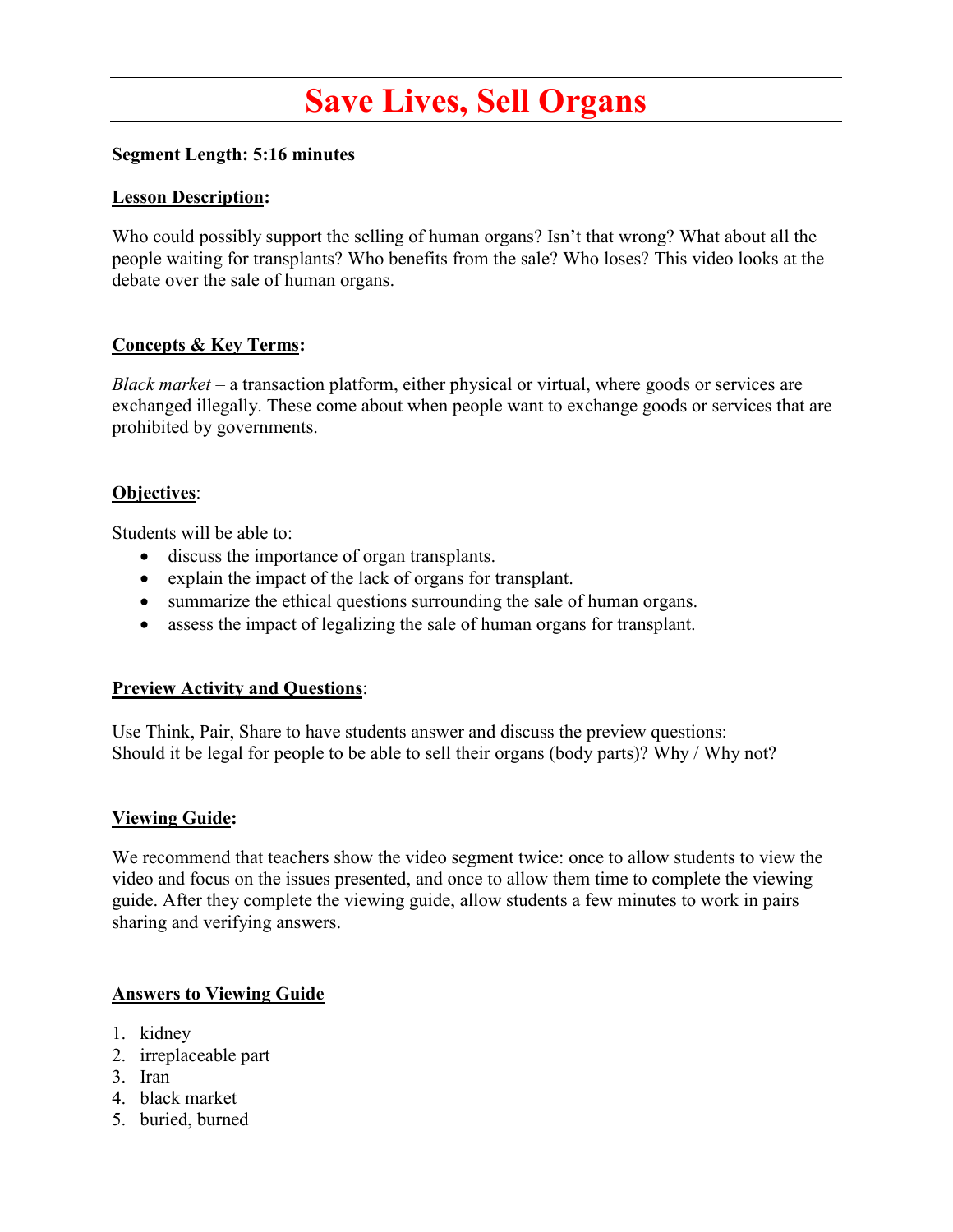## **Save Lives, Sell Organs**

Viewing Guide

|    | Name<br>Date                                                                                                                                                                     |
|----|----------------------------------------------------------------------------------------------------------------------------------------------------------------------------------|
|    | Class<br>Teacher                                                                                                                                                                 |
|    | <b>Directions:</b> As you watch the video, fill in the blanks with the correct words.                                                                                            |
|    | 1. Legalization would make transplants safer, and bring prices down. People legally sell blood,<br>plasma, sperm, eggs, bone marrow. Why not a _____________________?            |
| 2. | Transplant surgeons make money, transplant physicians make money, hospitals make money,<br>drug companies make money. Everybody can get paid except the person who is delivering |
| 3. | Oddly the one country that allows the selling of organs is ____________________.                                                                                                 |
|    | 4. Now he needs a kidney. He's become one of the growing number of Americans waiting for<br>one. He's unlikely get one, and he won't turn to the ____________________________    |
|    | 5. Organs that could restore people to health and extend life are instead being<br>$\overline{\phantom{a}}$ and $\overline{\phantom{a}}$ .                                       |
|    | Now, take a few moments to reflect on the video and answer the questions below:<br>Before watching this video, what did you think about people being allowed to sell organs?     |
|    | Has any information in this video led you to rethink your view? _______. If yes, what<br>,我们也不能在这里的时候,我们也不能在这里的时候,我们也不能会在这里的时候,我们也不能会在这里的时候,我们也不能会在这里的时候,我们也不能会在这里的时候,我们也        |
|    |                                                                                                                                                                                  |
|    | Why?                                                                                                                                                                             |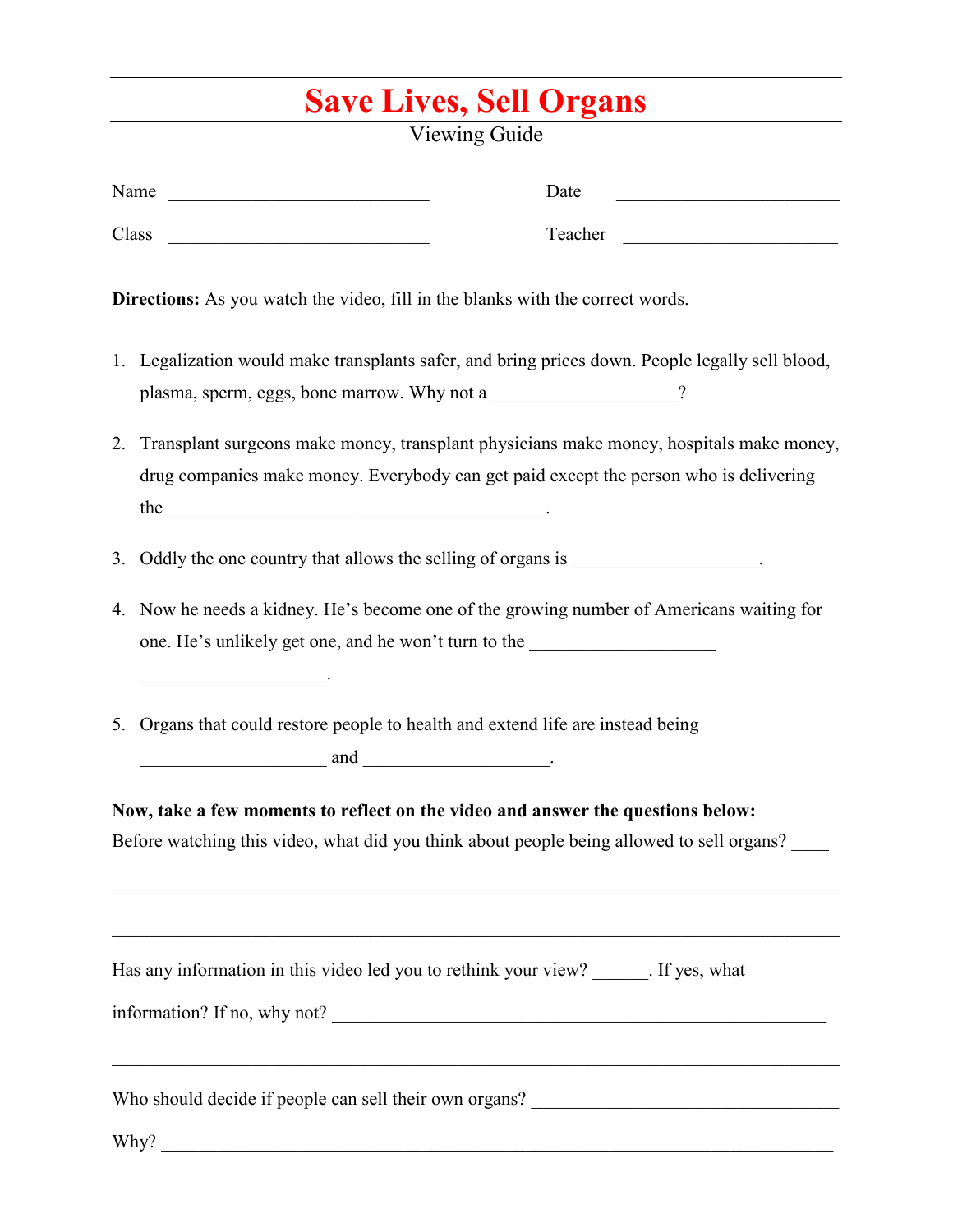## **Discussion and Analysis**:

- 1. Who owns you?
- 2. What does "my body, my choice" mean?
- 3. Why do people donate organs? Do enough people donate organs to help everyone in need? Why not?
- 4. How can we increase the number of people saved by organ donations? Do we need to use force? Should we?
- 5. How might poor people be hurt from the legal sale of their body parts? How might they be helped?
- 6. Lloyd Cohen said that with organ transplants, everybody can get paid except the person supplying the organ. Does that seem fair to you? Why / Why not?
- 7. What about the people who die while waiting for organs?
- 8. "This is exploiting the weak and the poor," John Stossel said. But what if the poor person was willing to give up an organ so that he would not be poor?
- 9. In every state, people can check a box on their driver's license that allows their organs to be used to help others when they die. Do you think it would make a difference if they knew they would be helping their family financially when they died?
- 10. What is an "incentive"? Lloyd Cohen said that financial incentives work for everything. They work for food, they work for housing, they work for clothing. Why?
- 11. Do financial incentives work for you? What examples can you give to demonstrate that financial incentives work? What other types of incentives are there?
- 12. John Stossel said that whenever demand exceeds supply, black markets appear. Do you have any examples?
- 13. The National Organ Transplant Act states: "It shall be unlawful for any person to knowingly acquire, receive, or otherwise transfer any human organ for valuable consideration for use in human transplantation if the transfer affects interstate commerce." Why does the act specify "interstate commerce"?

## **Discuss These Lines from the Video:**

- 1. More than a hundred thousand people wait, hoping to get a kidney. Most wait years.
- 2. One of three waiting on that [kidney transplant] list will die because there are simply not enough organs available.
- 3. Whenever demand exceeds supply, black markets appear.
- 4. Legalization would make transplants safer, and bring prices down. People legally sell blood, plasma, sperm, eggs, bone marrow. Why not a kidney?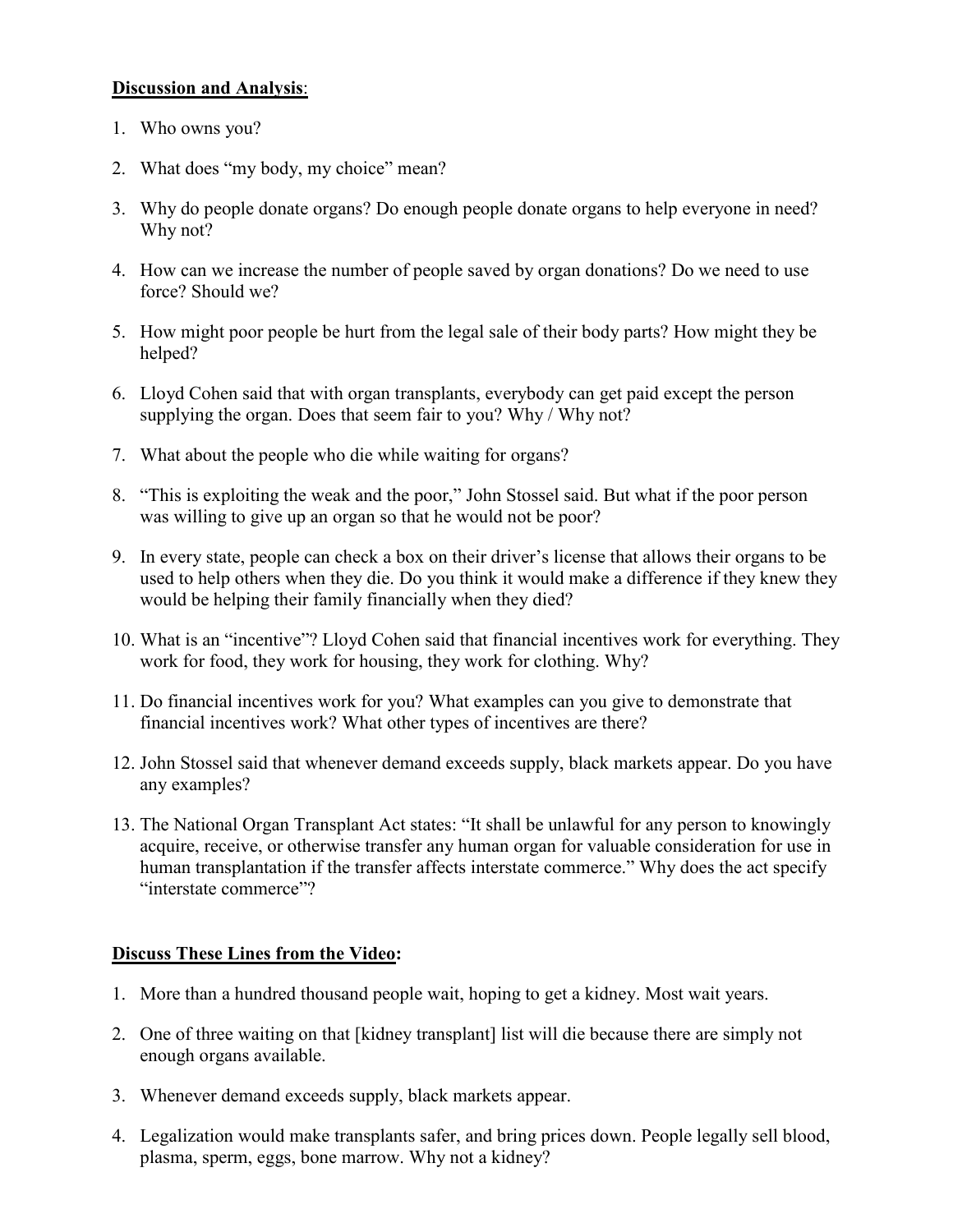- 5. Body parts to be put into Americans will come from poor countries
- 6. In the years since Cohen first argued for legal sales, thousands of people on the growing wait lists died. Without a financial incentive not enough people give up an organ.
- 7. When Iran made it legal, there were more kidneys available and they were cheaper.
- 8. Organs that could restore people to health and extend life are instead being buried and burned.

## **Quotes for Discussion:**

Potential organ donors are slipping away, and with them, slip away the hopes of countless people and families. – James Redford

Why is it legal to sell body parts for scientific experiments but not to save lives?

– Bradford Dorian

The market may work, but some people may feel it's repugnant.  $\qquad -$  Julio J. Elias

Saving lives is more important than abstract moral concerns: financial incentives should be used to increase organ donations. – Ann Thorac Surg

The possibility of realizing a profit from the organs of the dead could provide an incentive for murder.  $\qquad - C.J. \nDougherty$ 

Altruism, while a glorious virtue, is simply not enough. You have succumbed to the straw man argument that giving an organ for free is noble but doing so in exchange for material gain is a sordid affront to human dignity.  $-$  Sally Satel

People who need kidneys are dying unnecessarily, and an organ market would save lives. – Benjamin Hippen

When Iran gave generous compensation to live kidney "donors," it not only met demand but cleared the backlog on its waiting list. – Stephen Wilkinson

Being paid doesn't nullify altruism—doctors aren't less caring because they are paid. With the current system, everyone gets paid except for the donor." – John Harris

It is not about money. It is about ethics. No price would make me sell any part of this body that has been given to me. It is not mine to sell. It belongs to nature.  $\qquad -$  John [last name unknown]

## **Activities:**

- 1. Distribute copies of the PMI chart and have students complete in class or for homework.
- 2. Show the class the video "Everything" (15:51). An SITC teacher's guide is also available for this video.

<https://stosselintheclassroom.org/2017/08/31/everything/>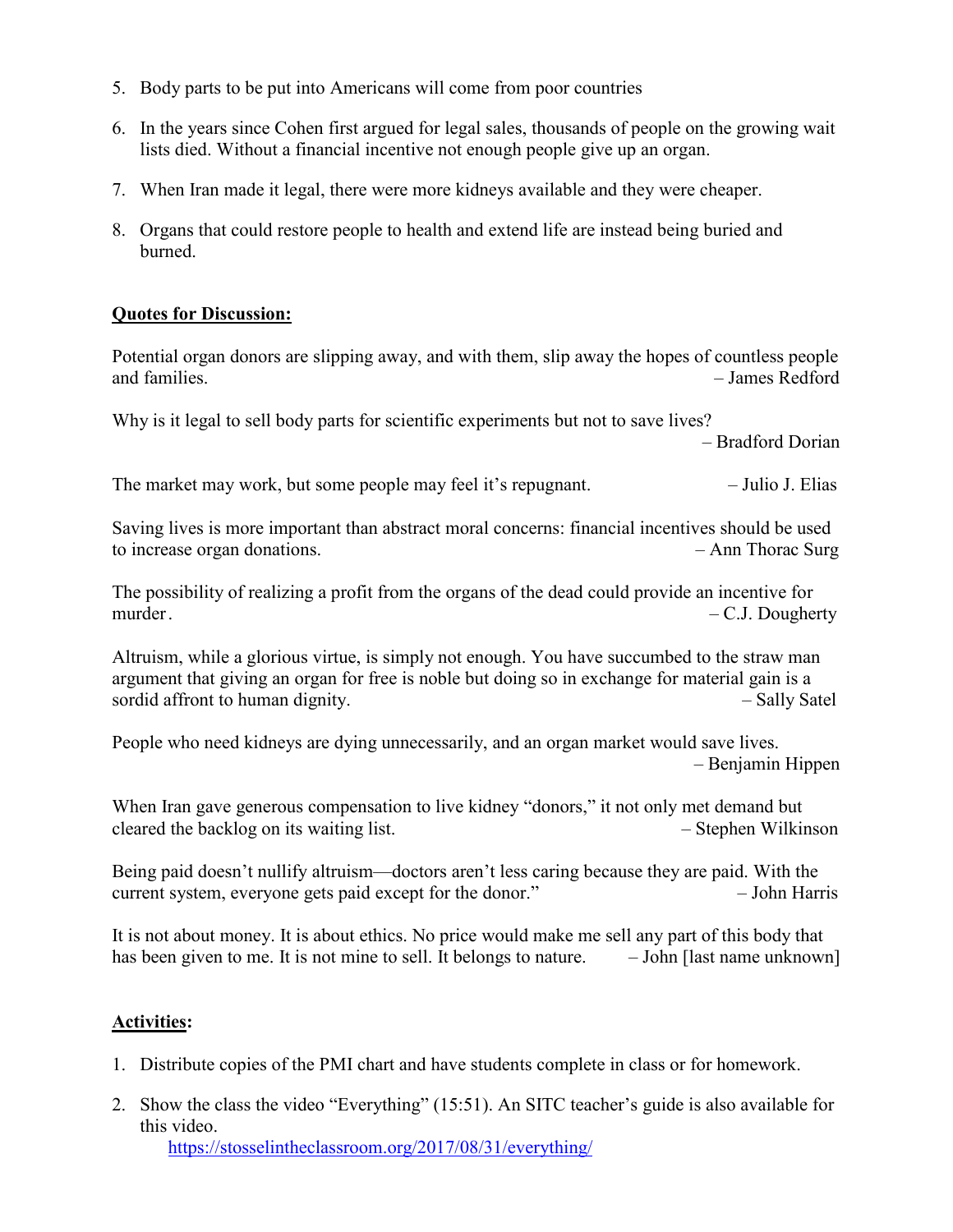3. Show the class one or more of the following videos:

Let's Allow a Fair Trade in Kidneys TEDxAmsterdam <https://www.youtube.com/watch?v=7rIPJCsEM60>

Legalization of Organ Sales (against) <https://www.youtube.com/watch?v=OF9shmyL6B0>

An Argument for Legalizing Organ Sales <https://www.youtube.com/watch?v=n4rOSFSHeZ4>

How Much Are Your Organs Worth? <https://www.youtube.com/watch?v=V6GwyvbG7AM>

4. Have students read and summarize one of the following articles:

"Let People Sell Their Organs" by Abigail Hall <https://www.forbes.com/sites/realspin/2015/12/14/sell-organs/#76f8118026e4>

"Ethicists, philosophers discuss selling of human organs" by Corydon Ireland [https://news.harvard.edu/gazette/story/2008/02/ethicists-philosophers-discuss-selling-of](https://news.harvard.edu/gazette/story/2008/02/ethicists-philosophers-discuss-selling-of-human-organs/)[human-organs/](https://news.harvard.edu/gazette/story/2008/02/ethicists-philosophers-discuss-selling-of-human-organs/)

"What if we paid people to donate their kidneys to strangers?" by Megan McArdle https://www.washingtonpost.com/opinions/what-if-we-paid-people-to-donate-theirkidneys-to-strangers/2019/01/08/6f397a0c-1391-11e9-b6ad-9cfd62dbb0a8\_story.html

"The consequences of a donor kidney market" by Jessica Pauline Ogilvie [https://www.latimes.com/style/la-xpm-2011-mar-28-la-he-pro-con-kidney-donors-](https://www.latimes.com/style/la-xpm-2011-mar-28-la-he-pro-con-kidney-donors-20110328-story.html)[20110328-story.html](https://www.latimes.com/style/la-xpm-2011-mar-28-la-he-pro-con-kidney-donors-20110328-story.html)

- 5. Conduct a classroom debate on the sale of human organs. The links below can help. <http://organdonation.com/organ-donation-pros-and-cons/> <https://transplantliving.org/kidney/pros-and-cons-for-a-living-donor/>
- 6. Produce a "man-on-the-street" video in which you ask whether or not:
	- A) people have a right to sell their organs (body parts).

B) people have a right to sell their organs upon their death to benefit their loved one/ Then, explain the lack of enough organs to transplant for those who need them.

- 7. Research and create a slideshow presentation about organ transplants, the need for more organs to transplant, or the legal and/or moral issues of organ sales.
- 8. Write a persuasive essay in which you explain the arguments for and against legalizing the sale of human organs and then take and defend a position.
- 9. Which body parts are in the most need? What are the alternatives if organs are not available for transplant? How many people die waiting for transplants? Research and report on this in a slide show.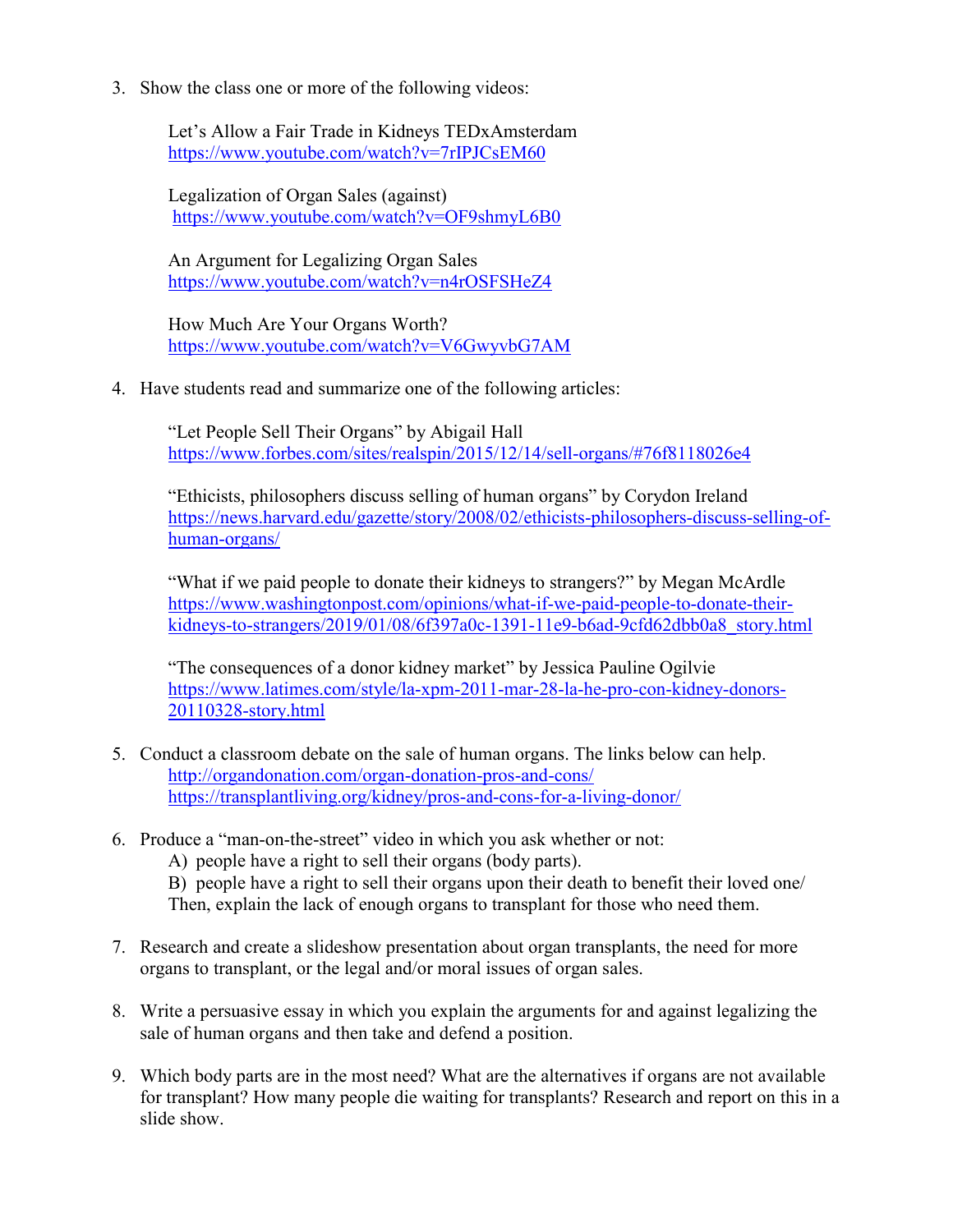- 10. What parts of your body can you legally sell? Research the laws in your state and report on this in an essay, slide show, or poster board.
- 11. How do transplant registries work? What are the average wait times for various organs? Who is eligible? What if any are the priorities to move people up on the list?
- 12. Research and report on the National Foundation for Transplants. <https://transplants.org/>
- 13. Write a fictional dialog between you and a friend who needs an organ transplant. In this dialog, explain why you oppose selling human organs and what that belief is likely to mean to your friend. With a fellow student, perform the dialog in front of the class or video record the dialog and show it to the class.